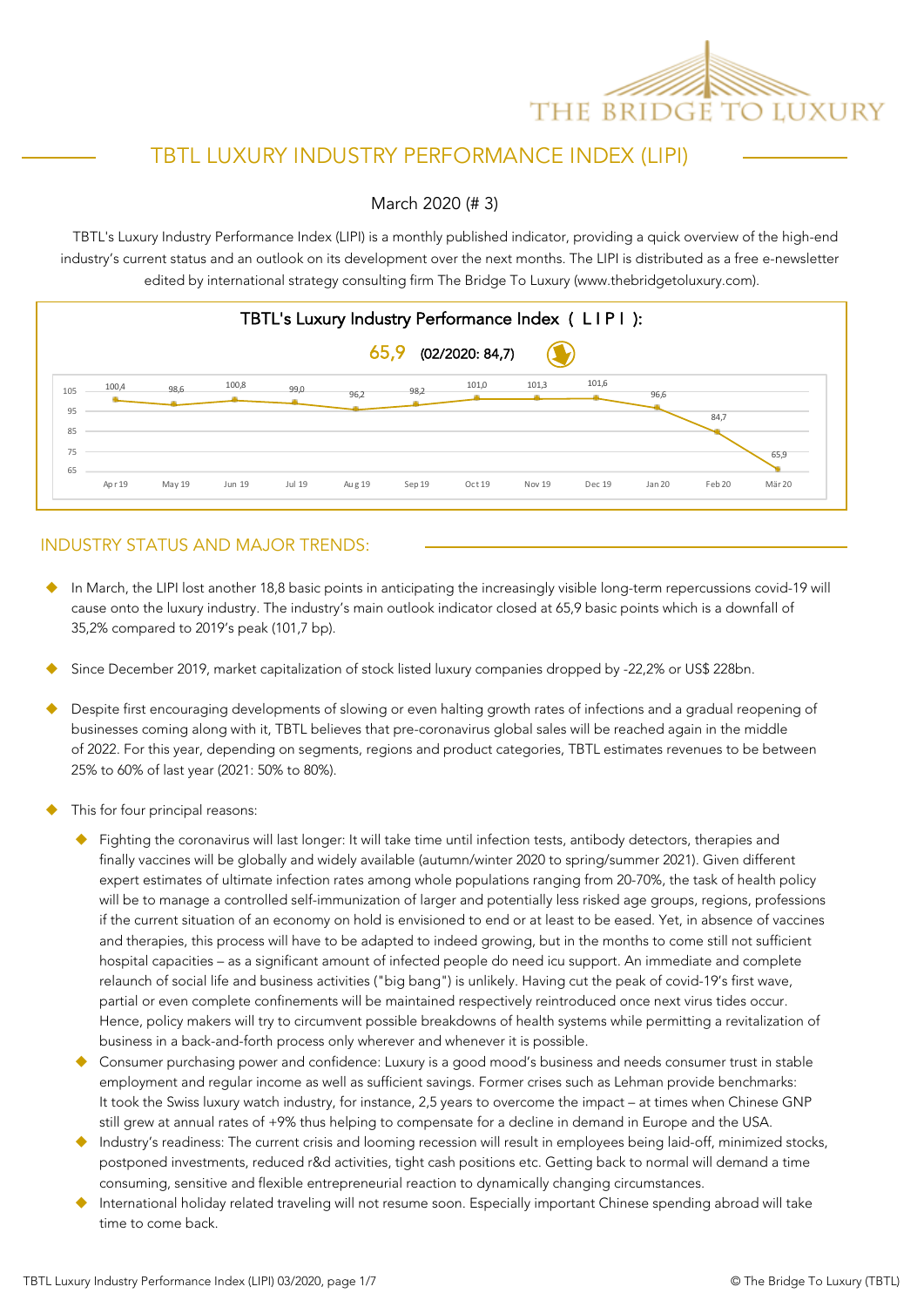

- It is too early to assess the long-term impact of covid-19 on the luxury industry's future. However, first scenarios emerge:
	- 1. Shock impressed consumers could react in two different ways: customers following an intensified "carpe diem" attitude to engage perhaps even stronger than in times prior to covid-19; customers allocating their regained purchasing power towards more sustainable goods and services as a trend of a new mode of modesty.
	- 2. Disappearing market players and merging companies will accelerate an already speedy process of industry reshuffle that will result in more oligopolistic structures. Classical wholesale will be particularly hit as the crisis intensifies the consumers' positive online shopping experience.
	- 3. With the loss of hundreds of thousands of jobs in the luxury industry (e.g. Chinese OEM business, manufacturers in northern Italy, the Swiss watch and the German car industry) a rich culture and ages old savoir-faires in terms of traditional artisanal craftmanship will vanish. This accounts especially for small suppliers and manufacturing brands.
	- 4. Luxury brands will come under pressure to better justify their social relevance as their raison d'être in times of crisis is much questioned. This will imply a) stronger efforts to build attractive and credible positionings and b) more engagement with consumers on a personal (human) level (wholesale, retailing, events, fairs, factory tours versus non-personal online activities).
	- 5. The importance of the digital will grow: buying behaviour of luxury consumers have already been shifting towards the online phenomena - covid-19 will accelerate that process.
	- 6. Yet, small brands and start-ups will have to focus more on creative branding efforts. Successful online presences require first strong brand images.
	- 7. In the painful process of industry restructuring, there will be nevertheless space and opportunities for new start-ups and niche players in luxury.
	- 8. Resistibility over risk: The luxury industry will give more importance to long-term goals such as healthy equity and adequate liquidity at the expense of short-term sales and profit ambitions.
	- 9. More realistic planning and budgeting procedures. Since 2000, more than seven major crises have impacted the luxury industry. Often linearly or even exponentially extrapolated forecasts with time horizons of just three years will be replaced by more realistic prognosis tools and procedures.
	- 10. The industry will geographically shorten distances in its supply chains to secure delivery in times of crisis and to enhance local brand credibility.
- Covid-19 puts enormous pressure on companies and brands who will have to act fast and professionally to minimize damages and to secure survival. There are short, medium and long-term measures to be taken that apply to three clusters of market players to various degrees: a) small and young, b) medium sized and independent, c) large and group belonging. These clusters consist of suppliers, brands, distribution companies and service providers such as, for instance, communication agencies, bloggers, or freelance designers. The frame of possible actions depends the financial strengths of each company also.
- On a short-term level companies especially need to save liquidity (reducing salary and administration expenditures, postponing investments, reducing stock, renegotiating payment terms, terminating lease agreements etc.). Also, efforts concentrate on securing revenues (discount and bonus programs, payment terms, buyback schemes for new products being swapped for old inventory, special offers of after-sales-services etc.). Additionally, getting financial support from government or banks is vital. Besides such classical measures, TBTL also recommends focusing on other activities. For example:
	- 1. Brands should take advantage of their CRM programs to maintain 1-to-1-communication with consumers to strengthen bounds in times of mutually experienced crisis.
	- 2. Even though sales into grey market channels and discounting are tempting, they should be minimized to avoid too strong devaluations of brand images.
	- 3. R&D efforts should continue to be able to offer attractive products and services once consumers come back. Yet, important novelties should be introduced only when consumers are more receptive again.
	- 4. Big market players ought to support crucial suppliers in their struggle for survival to ensure that traditional and special manufacturing technics and knowledge do not get lost.
	- 5. As much as it hurts, owners of weak companies have to prepare exit scenarios, while strong players could seize attractive m&a opportunities.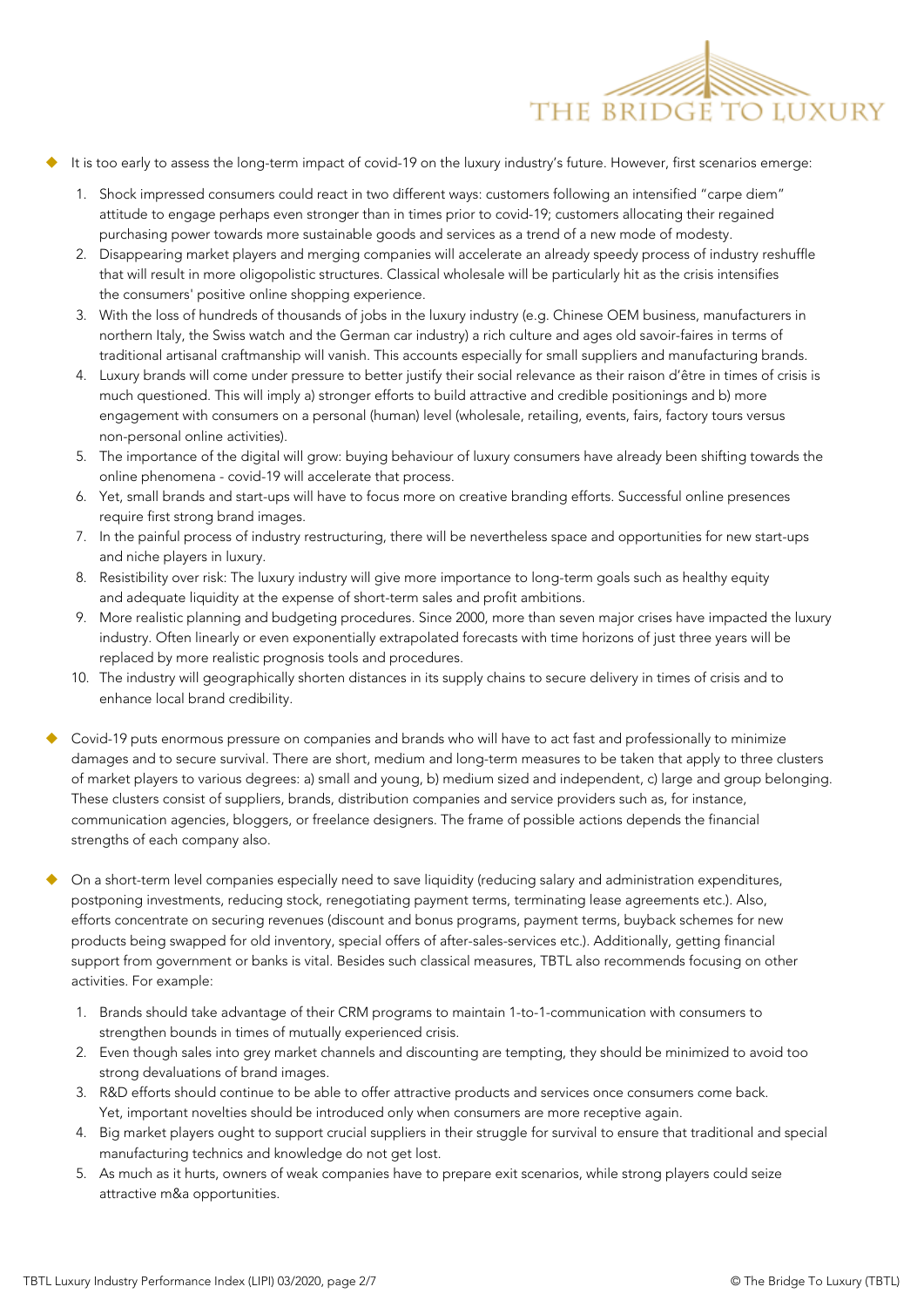

- There will be no status quo ex ante for the luxury industry after civid-19. If the high-end industry wants to survive, an honest analysis about its weaknesses and threats needs to be undertaken. TBTL believes that the following topics merit particular attention in the mid and long-term perspective:
	- $\blacklozenge$  The opportunities provided by the digital and online revolution should not narrowly be interpreted as an opportunistic mean of incremental revenues. Digital brand activities have to represent the high level of luxury in terms of emotional story-telling, individual experiences, service quality and so on.
	- However, despite the success of online selling, luxury needs to reconsider the importance of classical wholesale and retailing. Luxury brands cannot be created online alone. Regaining the consumers' trust in investing into the real human relationship will be primordial.
	- That includes a renaissance of strong branding approaches to justify social relevance to consumers.
	- The luxury industry as such is challenged by other industries. Hence, team playing becomes important. In particular, strong groups should consider generic actions (shared advertising campaigns, museums, hall of fames, shows, fairs, events, factory tours etc.) to promote on a general level the essence of high-end goods and services being elements of a beautiful life of culture and sophistication.
	- The consumer needs to be rediscovered after covid-19. This creates an opportunity to invest more into professional market research.
	- ◆ The industry needs to prepare better for the crises of the future: strong funding, realistic commercial targets, professional planning and budgeting tools, sustainability and social relevance.

#### COMPANY SNAPSHOTS:

- Kering expects a decline of revenues for Q1 2020 of -13 to -14% vs. last year (-15% at const. rates), while LVMH predicts a drop of -10% to -20%.
- Mercedes-Benz' revenues declined -14,9% in Q1 2020 but continued to generate profits. In Germany, production is said to resume on April 20th. BMW reports a drop of -20,6%.
- As in former crises, The Swatch Group (Breguet, Omega) is intending not to lay off employees but to introduce short-working hours instead.
- Rough diamond producer Russian Alrosa is considering online auctions as classical sales event are cancelled due to travel restrictions.
- Ralph Lauren has been joining the list of luxury companies to use production resources to manufacturing protective gear, disinfectants or ventilators: LVMH, YSL, Balenciaga, Canadian Goose, Prada, Gucci, Dior, Chanel, Pernod Ricard, GM, Tesla, Ford, FIAT or BMW.
- EssilorLuxottica, like other stock listed groups, suspends dividends, postpones annual share-holder meetings and stops share bayback program
- Eyewaer manufacturer Safilo estimate Q1 revenues down -11% to -13% y-to-y.
- ◆ The Court of Justice of the European Union has ruled that Amazon is not liable for stocking goods of resellers infringing skin care brand Coty's trademarks. This decision will have far reaching and challenging consequences for luxury brands seeking to protect their exclusivity.
- ◆ LVMH is not intending to acquire Tiffany shares on the open market avoiding to take advantage of lower share prices.
- Danish high-end audio brand Bang & Olufsen reports losses for the 4th quarter in a row.
- Marriott USA will provide rooms to medical workers battling the coronavirus crisis.
- Covid-19 has caused Salvatore Ferragamo's revenue to drop -30,6% in Q1.
- After public criticism, LVMH and Kering have stepped back from inital plans to seek government aid for their staff.
- Reacting to covid-19, Sotheby's collected US\$4m in an online only auction for 20th century design the best-ever result for an online sale of this category.
- Manhattan's district attorney ruled Christie's to pay a US\$17m fine for failing to collect international sales taxes.
- Despite being impacted by covid-19 as well, German sports car maker Porsche will pay its staff a 9.700€ bonus for 2019.

### SELECTED UP-COMING LUXURY INDUSTRY EVENTS:

The listing of events will resume once new dates are announced.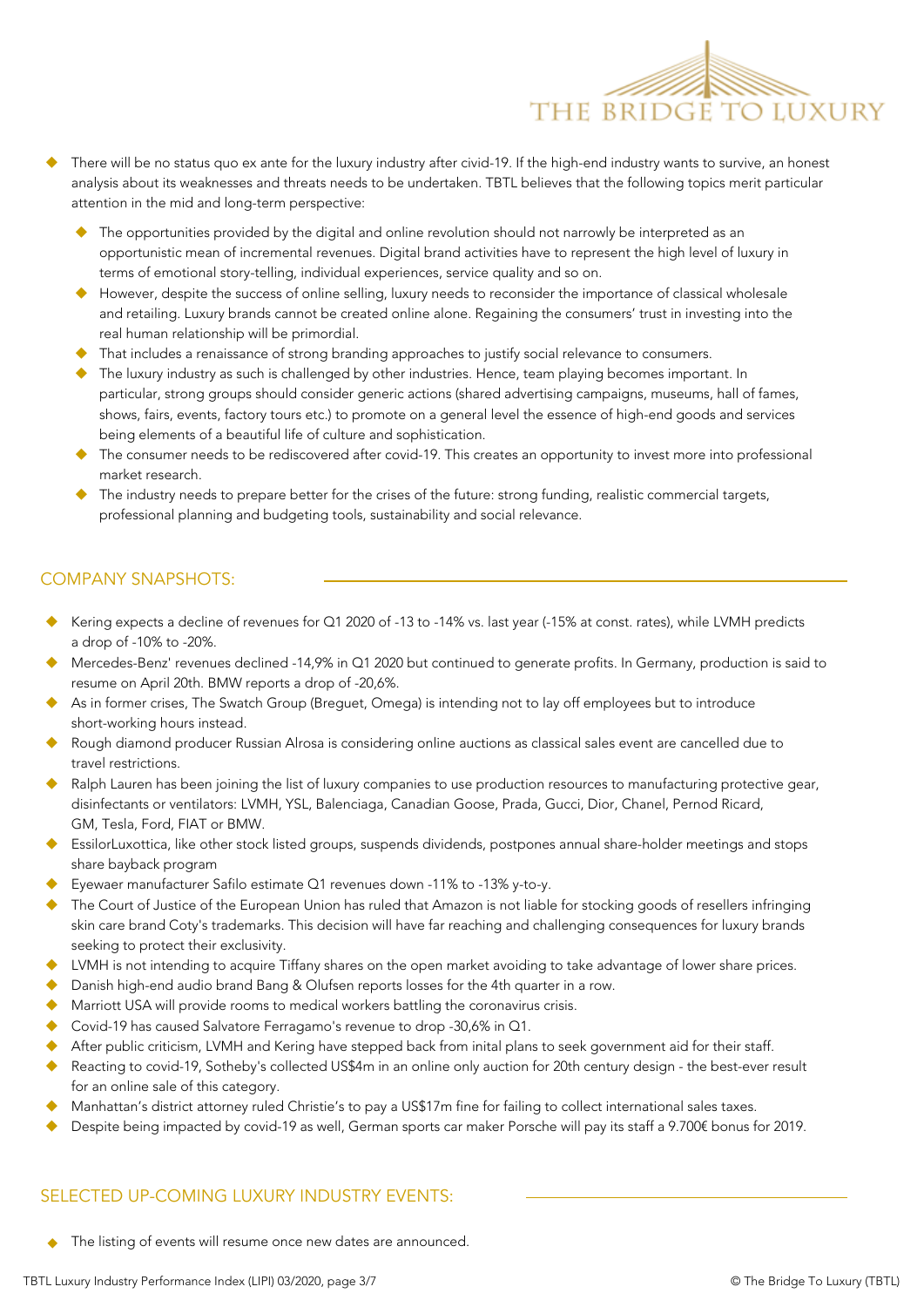

## (A) Development share prices in the luxury industry (in %)

| Company                   | <b>MoM</b> | YoY      | $5Y$ -o- $5Y$ |          | <b>CAGR 5Y Category</b> |
|---------------------------|------------|----------|---------------|----------|-------------------------|
| Hermès                    | $-0,2%$    | 6,9%     | 91,5%         | 13,9%    | Luxury group            |
| Kering                    | $-5,9%$    | $-6,9%$  | 181,6%        | 23,0%    | Luxury group            |
| <b>LVMH</b>               | $-8,7%$    | 3,2%     | 106,2%        | 15,6%    | Luxury group            |
| Chow Tai Fook             | $-18,7%$   | $-30,9%$ | $-20,2%$      | $-4,4%$  | Watches & Jewelry       |
| Hengdeli                  | 3,3%       | $-20,5%$ | $-66,3%$      | $-19,6%$ | Watches & Jewelry       |
| Lao Feng Xiang            | $-9,4%$    | $-9,8%$  | $-11,6%$      | $-2,4%$  | Watches & Jewelry       |
| Movado                    | $-19,6%$   | $-67,5%$ | $-58,6%$      | $-16,2%$ | Watches & Jewelry       |
| Richemont                 | $-18,9%$   | $-26,9%$ | $-32,2%$      | $-7,5%$  | Watches & Jewelry       |
| Swatch Group              | $-12,8%$   | $-32,1%$ | $-53,1%$      | $-14,0%$ | Watches & Jewelry       |
| Alrosa                    | $-9,5%$    | $-30,1%$ | $-10,3%$      | $-2,1%$  | Watches & Jewelry       |
| Hugo Boss                 | $-41,6%$   | $-62,0%$ | $-79,6%$      | $-27,2%$ | Fashion                 |
| Burberry                  | $-19,6%$   | $-32,2%$ | $-23,5%$      | $-5,2%$  | Fashion                 |
| <b>Brunello Cucinelli</b> | $-7,7%$    | $-9,7%$  | 69,1%         | 11,1%    | Fashion                 |
| Ferragamo                 | $-15,3%$   | $-36,7%$ | $-59,4%$      | $-16,5%$ | Fashion                 |
| Capri (Michael Kors)      | $-58,2%$   | $-76,4%$ | $-83,6%$      | $-30,3%$ | Fashion                 |
| Ralph Lauren              | $-36,7%$   | $-48,5%$ | $-49,2%$      | $-12,7%$ | Fashion                 |
| Moncler                   | $-5,5%$    | $-7,3%$  | 113,3%        | 16,4%    | Fashion                 |
| Mulberry                  | $-34,0%$   | $-45,7%$ | $-81,3%$      | $-28,5%$ | Fashion                 |
| Prada                     | $-10,3%$   | $-2,8%$  | $-51,7%$      | $-13,5%$ | Fashion                 |
| Tapestry (Coach)          | $-44,8%$   | $-60,1%$ | $-68,7%$      | $-20,8%$ | Fashion                 |
| Tod's                     | $-1,8%$    | $-26,2%$ | $-63,9%$      | $-18,4%$ | Fashion                 |
| Coty                      | $-44,1%$   | $-55,1%$ | $-72,9%$      | $-23,0%$ | Skin care               |
| Estée Lauder              | $-13,2%$   | $-3,8%$  | 91,6%         | 13,9%    | Skin care               |
| Shiseido                  | $-0,6%$    | $-20,1%$ | 199,2%        | 24,5%    | Skin care               |
| <b>BMW</b>                | $-20,0%$   | $-31,5%$ | $-59,5%$      | $-16,6%$ | Cars                    |
| Ferrari                   | 0,0%       | 18,5%    |               | 44       | Cars                    |
| Aston Martin              | $-41,3%$   | $-80,4%$ | $ -$          | $ -$     | Cars                    |
| Tesla                     | $-21,6%$   | 87,2%    | 177,6%        | 22,7%    | Cars                    |
| Porsche                   | $-31,3%$   | $-30,9%$ | $-57,7%$      | $-15,8%$ | Cars                    |
| Marriott                  | $-39,7%$   | $-40,2%$ | $-6,9%$       | $-1,4%$  | Travel                  |
| Norweg. Cruises           | $-70,6%$   | $-80,1%$ | $-79,7%$      | $-27,3%$ | Travel                  |
| Luxottica                 | $-20,2%$   | 0,9%     | $-8,0%$       | $-1,6%$  | Eyewear                 |
| Safilo                    | $-23,2%$   | 7,0%     | $-91,6%$      | $-39,1%$ | Eyewear                 |
| Kweichow Moutai           | 5,1%       | 30,1%    | 524,2%        | 44,2%    | Spirits                 |
| Bang & Olufsen            | $-30,1%$   | $-60,7%$ | $-63,8%$      | $-18,4%$ | Audio                   |
|                           |            |          |               |          |                         |
| S&P Global Luxury         | $-19,0%$   | $-19,9%$ | $-2,8%$       | $-0,6%$  | Index                   |
| Euro Stoxx 50             | $-16,3%$   | $-16,9%$ | $-24,6%$      | $-5,5%$  | Index                   |
| Nikkei 225                | $-10,5%$   | $-10,8%$ | $-1,5%$       | $-0,3%$  | Index                   |
| S&P 500                   | $-12,5%$   | $-8,9%$  | 24,8%         | 4,5%     | Index                   |
| Shanghai Composite        | $-4,5%$    | $-11,0%$ | $-26,6%$      | $-6,0%$  | Index                   |

Sources: Reuters (monthly average), S&P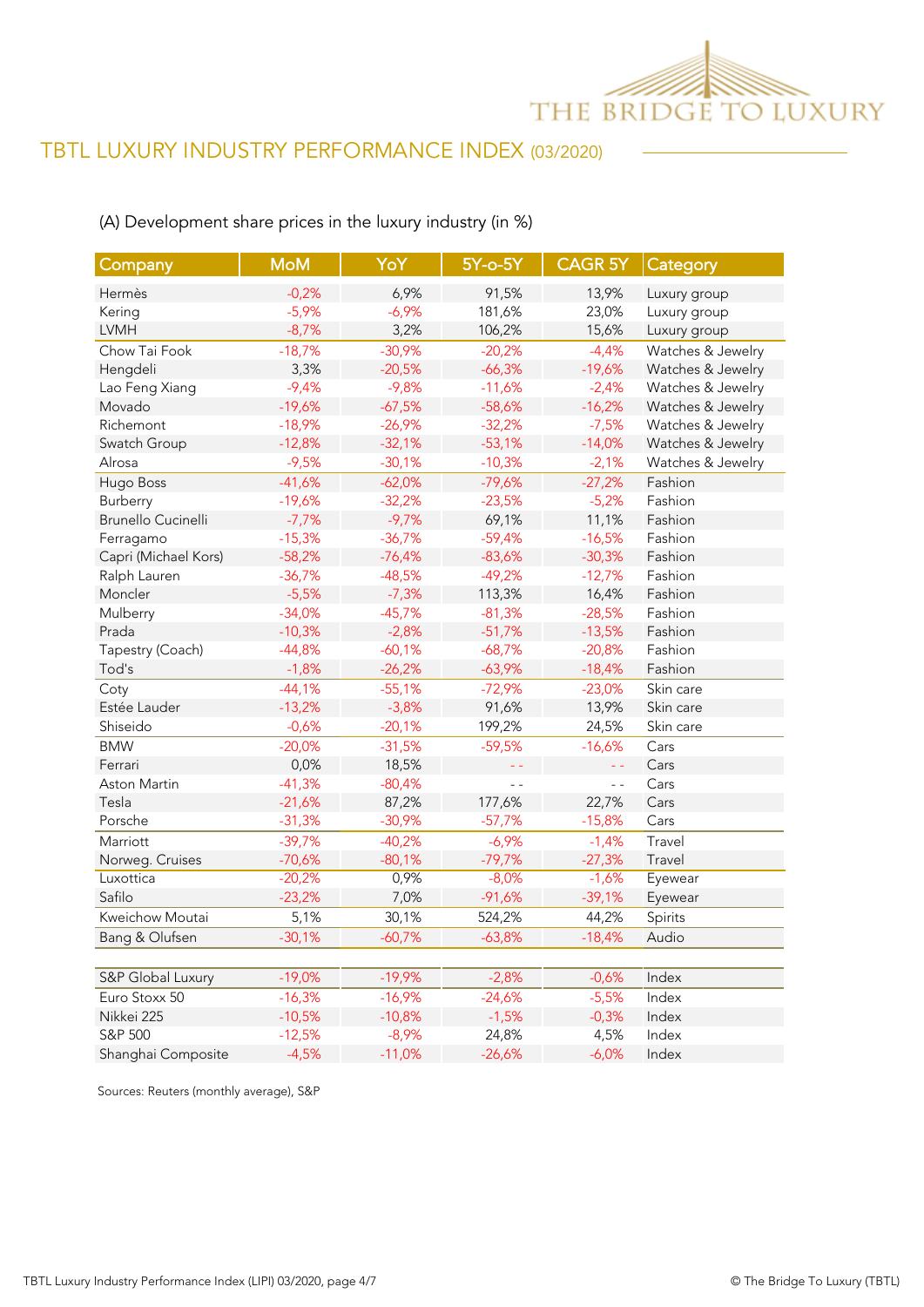

### (B) Development selective industry indexes

#### (B1) Luxury cars: Quarterly growth rates (units sold in %) Q4 2019

| Company            | roll. 4 Os | 5Y-o-5Y | <b>CAGR 5Y</b> |
|--------------------|------------|---------|----------------|
| Mercedes-Benz Cars | 1,4%       | 19,2%   | 3,6%           |
| <b>BMW</b>         | 2,9%       | 14,7%   | 2,8%           |
| Rolls-Royce        | 24,2%      | 34,7%   | 6,1%           |
| Audi               | 1,8%       | 2,3%    | 0,5%           |
| Bentley            | 4,8%       | 9,0%    | 1,7%           |
| Lamborghini        | 42,7%      | 152,9%  | 20,4%          |
| Porsche            | 9,6%       | 24,7%   | 4,5%           |
| Bugatti            | 6,6%       | 252,2%  | 28,6%          |
| Ferrari            | 9,5%       | 32,2%   | 5,7%           |
| Tesla              | 49,8%      | 625,8%  | 48,6%          |
| Aston Martin       | $-9,0%$    | 62,4%   | 10,2%          |
| All                | 3,7%       | 17,3%   | 3,2%           |

Source: company reports and press releases

#### (B2) Swiss watch exports growth rates (value in %)

| <b>Price Category</b>           | roll. 12 M | $5Y$ -o- $5Y$ | <b>CAGR 5Y</b> |
|---------------------------------|------------|---------------|----------------|
| Export value 0-200 CHF/unit     | $-13.6%$   | $-34.4%$      | $-8.1%$        |
| Export value 201-500 CHF/unit   | $-9.2%$    | $-16.9\%$     | $-3.6%$        |
| Export value 501-3.000 CHF/unit | $-5.2%$    | 3,6%          | 0,7%           |
| Export value > 3.000 CHF/unit   | 7.1%       | 6.8%          | 1.3%           |
| <b>All</b>                      | 2,3%       | 2.0%          | 0,4%           |

Source: Swiss Watch Federation

'

#### (B3) Current production of superyachts

| number of superyachts | ור |  |
|-----------------------|----|--|

Source: Global Order Book, 2020, Boat International Media

#### (B4) Precious metals and diamonds (growth in %)

| Metal    | MoM      | YoY     | 5 Years  | <b>CAGR 5Y</b> |
|----------|----------|---------|----------|----------------|
| Gold     | $-1,3%$  | 24,3%   | 26,7%    | 4,8%           |
| Silver   | $-13.9%$ | $-6,3%$ | $-22.6%$ | $-5.0%$        |
| Diamonds | $-1.7%$  | $-4,8%$ | $-8.3%$  | $-1,7%$        |

Sources: Macrotrends (monthly quotes); IDEX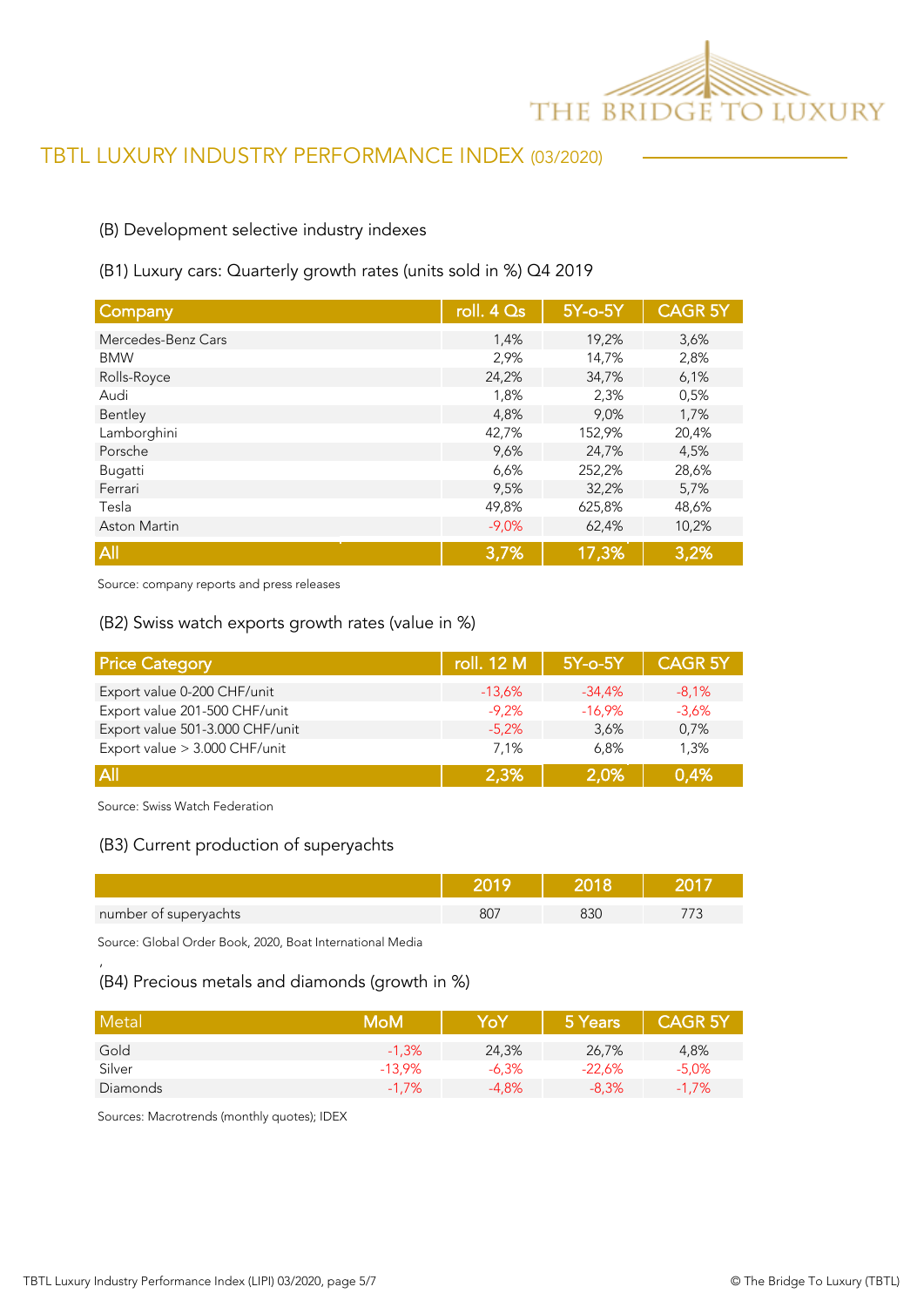

#### (B5) Fine wines

|            |         |      | $5Y$ -0-5 $\overline{Y}$ | CAGR <sub>5Y</sub> |
|------------|---------|------|--------------------------|--------------------|
| Fine wines | $2,0\%$ | 4.8% | 26,6%                    | .8%                |

Source: Li-ex 500 wine index (per previous month)

## (C) GDP annual growth rate (in %)

| Country                                   | 2017 | 2018 | 2019E | 2020E | 2024E |
|-------------------------------------------|------|------|-------|-------|-------|
| $\bullet$<br><b>Brazil</b>                | 1,1% | 1,1% | 0,9%  | 2,0%  | 2,3%  |
| China                                     | 6,9% | 6,6% | 6,1%  | 5,8%  | 5,5%  |
| France<br>n e s                           | 2,3% | 1,7% | 1,2%  | 1,3%  | 1,2%  |
| Germany                                   | 2,5% | 1,5% | 0,5%  | 1,2%  | 1,2%  |
| $\frac{\sqrt{3}}{2\sqrt{3}}$<br>Hong Kong | 3,8% | 3,0% | 0,3%  | 1,4%  | 2,9%  |
| $\bullet$<br>India                        | 7,2% | 6,8% | 6,1%  | 7,0%  | 7,3%  |
| Italy<br>. .                              | 1,7% | 0,9% | 0,0%  | 0,5%  | 0,6%  |
| Japan                                     | 1,9% | 0,9% | 1,2%  | 0,5%  | 0,5%  |
| Russia                                    | 1,6% | 2,3% | 1,1%  | 1,9%  | 1,8%  |
| $\langle \Phi \rangle$ .<br>Spain         | 3,0% | 2,6% | 2,2%  | 1,8%  | 1,6%  |
| H.<br>Switzerland                         | 1,7% | 2,5% | 0,8%  | 1,3%  | 1,6%  |
| Е<br><b>UAE</b>                           | 0,8% | 1,7% | 1,6%  | 2,5%  | 2,5%  |
| $\frac{N}{N}$<br>Great Britain            | 1,8% | 1,4% | 1,2%  | 1,5%  | 1,5%  |
| <b>USA</b><br><u>se</u>                   | 2,4% | 2,9% | 2,3%  | 2,1%  | 1,6%  |
| World<br>∰                                | 3,4% | 3,8% | 3,0%  | 3,4%  | 3,6%  |

Source: IMF, 10.2019

### (D) Currencies exchange rates: the Euro's performance (change in %)

| <b>Currency</b> |                              | 1 Month | 6 Months | 12 Months |
|-----------------|------------------------------|---------|----------|-----------|
| US <sub>5</sub> |                              | $-0.6%$ | 0,5%     | $-2,3%$   |
| <b>BRL</b>      | $\blacksquare$               | 16,2%   | 26,3%    | 31,2%     |
| <b>CNY</b>      |                              | 0,9%    | $-0.2%$  | 3,3%      |
| HK\$            | $\frac{\sqrt{3}}{2\sqrt{3}}$ | $-1,1%$ | $-0,6%$  | $-3,5%$   |
| <b>JPY</b>      |                              | $-1,1%$ | $-0.1%$  | $-5.6%$   |
| <b>INR</b>      | $\bullet$                    | 4,2%    | 7,4%     | 6,7%      |
| <b>RUB</b>      |                              | 17,3%   | 21,6%    | 17,7%     |
| <b>CHF</b>      |                              | $-0,6%$ | $-2,8%$  | $-5.4%$   |
| <b>GBP</b>      | NZ.<br>ZN                    | 2,9%    | $-0,3%$  | 3,2%      |
|                 |                              |         |          |           |

Source: Oanda, per first of month